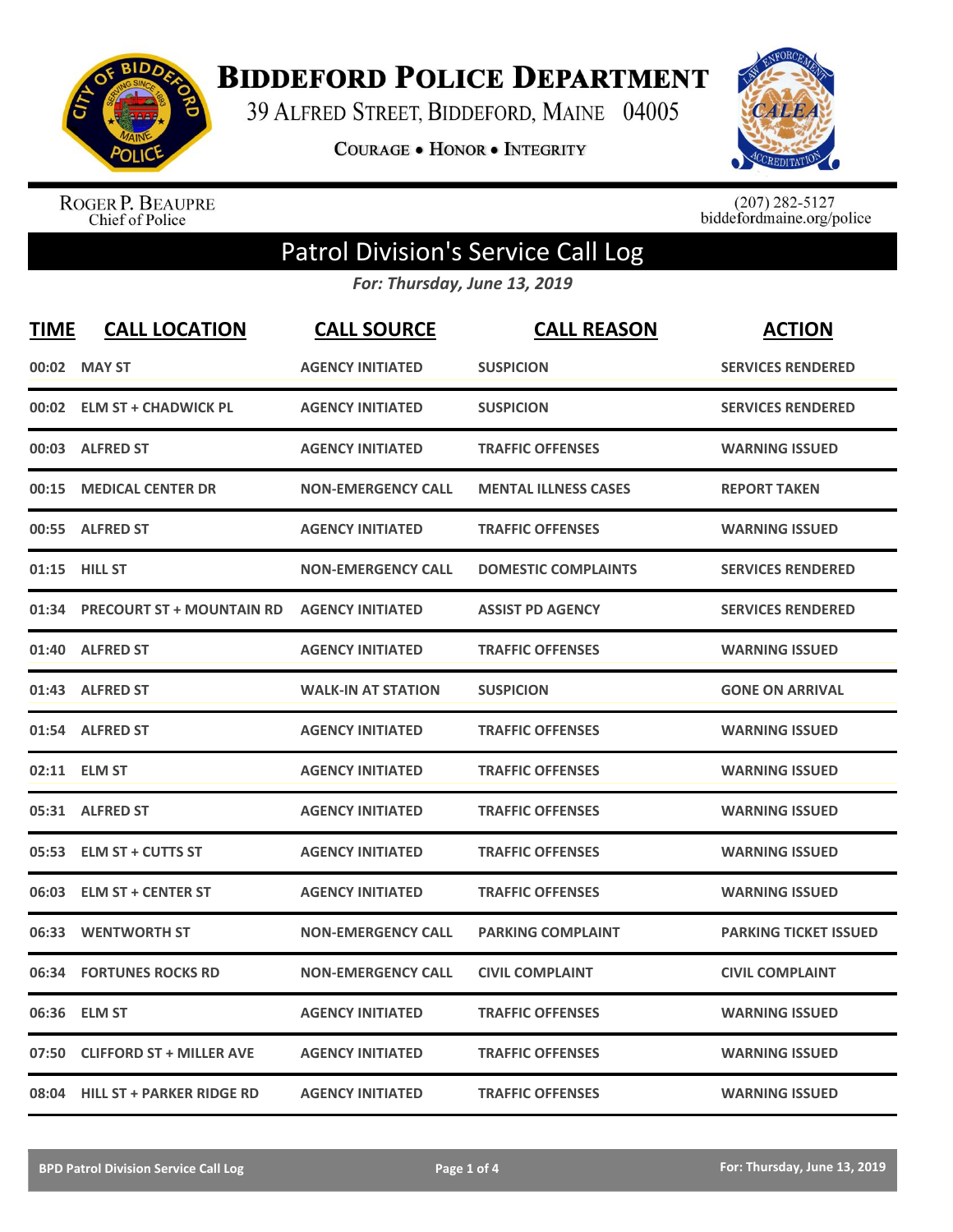| <b>TIME</b> | <b>CALL LOCATION</b>             | <b>CALL SOURCE</b>        | <b>CALL REASON</b>         | <b>ACTION</b>               |
|-------------|----------------------------------|---------------------------|----------------------------|-----------------------------|
|             | 08:08 ADAMS ST                   | <b>NON-EMERGENCY CALL</b> | <b>ARTICLES LOST/FOUND</b> | <b>SERVICES RENDERED</b>    |
| 08:22       | <b>MAIN ST</b>                   | <b>NON-EMERGENCY CALL</b> | <b>ASSAULT</b>             | <b>REPORT TAKEN</b>         |
| 08:26       | <b>HILL ST + PARKER RIDGE RD</b> | <b>AGENCY INITIATED</b>   | <b>TRAFFIC OFFENSES</b>    | <b>VSAC ISSUED</b>          |
|             | 08:47 HILL ST                    | <b>AGENCY INITIATED</b>   | <b>TRAFFIC OFFENSES</b>    | <b>VSAC ISSUED</b>          |
|             | 09:04 RAY ST + ALFRED ST         | <b>AGENCY INITIATED</b>   | <b>TRAFFIC OFFENSES</b>    | <b>WARNING ISSUED</b>       |
|             | 09:16 MAY ST + ROUND HILL ST     | <b>AGENCY INITIATED</b>   | <b>TRAFFIC OFFENSES</b>    | <b>WARNING ISSUED</b>       |
| 09:33       | <b>BOULDER WAY</b>               | <b>AGENCY INITIATED</b>   | <b>TRAFFIC OFFENSES</b>    | <b>WARNING ISSUED</b>       |
| 09:59       | <b>CHANNEL COVE LN</b>           | <b>AGENCY INITIATED</b>   | <b>PAPERWORK</b>           | <b>PAPERWORK NOT SERVED</b> |
| 10:03       | <b>SOUTH ST</b>                  | <b>NON-EMERGENCY CALL</b> | <b>SHOPLIFTING</b>         | <b>REPORT TAKEN</b>         |
| 10:09       | <b>BOULDER WAY</b>               | <b>AGENCY INITIATED</b>   | <b>PAPERWORK</b>           | <b>PAPERWORK NOT SERVED</b> |
|             | 10:19 SOUTH ST + RIVER RD        | <b>AGENCY INITIATED</b>   | <b>TRAFFIC OFFENSES</b>    | <b>WARNING ISSUED</b>       |
| 10:29       | <b>BOULDER WAY</b>               | <b>AGENCY INITIATED</b>   | PAPERWORK                  | <b>PAPERWORK SERVED</b>     |
|             | 10:31 POOL ST                    | <b>AGENCY INITIATED</b>   | <b>ANIMAL COMPLAINT</b>    | <b>NEGATIVE CONTACT</b>     |
|             | 10:38 SOUTH ST + RIVER RD        | <b>AGENCY INITIATED</b>   | <b>TRAFFIC OFFENSES</b>    | <b>WARNING ISSUED</b>       |
|             | 10:44 ALFRED ST                  | <b>AGENCY INITIATED</b>   | <b>PAPERWORK</b>           | <b>PAPERWORK NOT SERVED</b> |
|             | 10:58 ALFRED ST                  | <b>AGENCY INITIATED</b>   | PAPERWORK                  | <b>PAPERWORK NOT SERVED</b> |
|             | 10:59 ELM ST                     | <b>E-911 CALL</b>         | 911 MISUSE                 | <b>WARNING ISSUED</b>       |
|             | 11:04 ALFRED ST                  | <b>AGENCY INITIATED</b>   | <b>PAPERWORK</b>           | <b>PAPERWORK NOT SERVED</b> |
|             | 11:04 WEST ST + GRANITE ST       | <b>AGENCY INITIATED</b>   | <b>TRAFFIC OFFENSES</b>    | <b>WARNING ISSUED</b>       |
|             | 11:11 GRAHAM ST                  | <b>AGENCY INITIATED</b>   | <b>PAPERWORK</b>           | <b>PAPERWORK NOT SERVED</b> |
|             | 11:14 ALFRED ST                  | <b>AGENCY INITIATED</b>   | <b>PAPERWORK</b>           | <b>PAPERWORK NOT SERVED</b> |
|             | 11:21 HAROLD AVE                 | <b>NON-EMERGENCY CALL</b> | <b>SUSPICION</b>           | <b>SERVICES RENDERED</b>    |
|             | 11:39 FRANKLIN ST                | <b>NON-EMERGENCY CALL</b> | <b>SUSPICION</b>           | <b>SERVICES RENDERED</b>    |
|             | $11:49$ RAY ST + ALFRED ST       | <b>AGENCY INITIATED</b>   | <b>TRAFFIC OFFENSES</b>    | <b>WARNING ISSUED</b>       |
|             | 11:59 PARKER RIDGE RD            | <b>AGENCY INITIATED</b>   | <b>TRAFFIC OFFENSES</b>    | <b>WARNING ISSUED</b>       |
|             | $12:01$ POOL ST + FOSS ST        | <b>AGENCY INITIATED</b>   | <b>TRAFFIC OFFENSES</b>    | <b>VSAC ISSUED</b>          |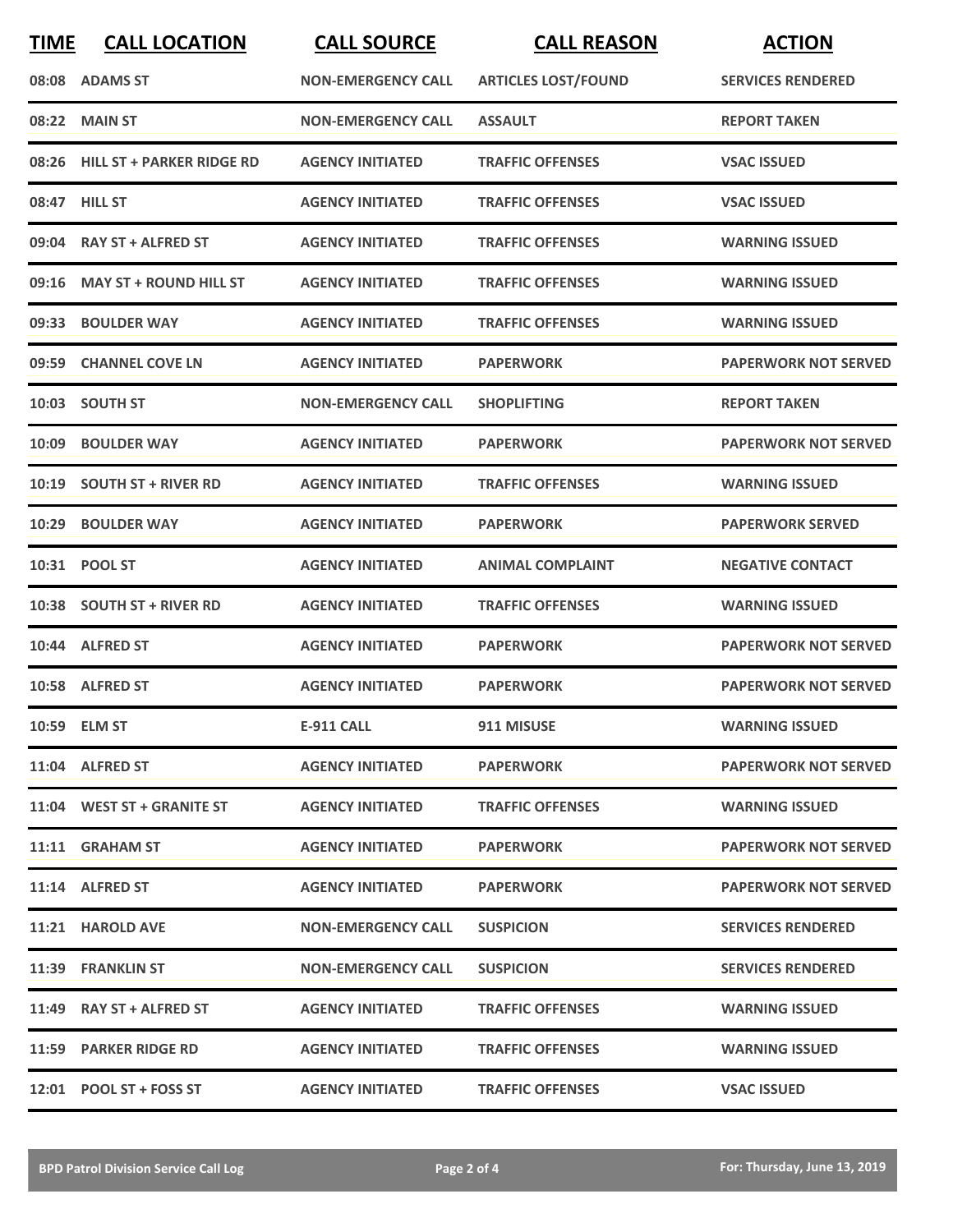| <b>TIME</b> | <b>CALL LOCATION</b>                                                                                                                                                                                                    | <b>CALL SOURCE</b>                                         | <b>CALL REASON</b>                                         | <b>ACTION</b>              |
|-------------|-------------------------------------------------------------------------------------------------------------------------------------------------------------------------------------------------------------------------|------------------------------------------------------------|------------------------------------------------------------|----------------------------|
|             | 12:07 ALFRED ST                                                                                                                                                                                                         | <b>WALK-IN AT STATION</b>                                  | <b>PAPERWORK</b>                                           | <b>SERVICES RENDERED</b>   |
|             | 12:21 ELM ST                                                                                                                                                                                                            | <b>AGENCY INITIATED</b>                                    | <b>TRAFFIC OFFENSES</b>                                    | <b>ARREST(S) MADE</b>      |
|             |                                                                                                                                                                                                                         | <b>CHARGE: OPERATING WITH EXPIRED LICENSE OVER 90 DAYS</b> | OFFENDER: TREVOR C FOSS  AGE: 36  RESIDENT OF: ARUNDEL, ME |                            |
|             | 12:37 HILL ST                                                                                                                                                                                                           | <b>NON-EMERGENCY CALL</b>                                  | <b>CRIM THREAT / TERRORIZING</b>                           | <b>SERVICES RENDERED</b>   |
|             | 12:44 ALFRED ST + WASHINGTON ST                                                                                                                                                                                         | <b>AGENCY INITIATED</b>                                    | <b>ANIMAL COMPLAINT</b>                                    | <b>SERVICES RENDERED</b>   |
|             | 12:53 TIGER WAY                                                                                                                                                                                                         | <b>E-911 CALL</b>                                          | 911 MISUSE                                                 | <b>NO ACTION REQUIRED</b>  |
|             | 13:08 ELM ST                                                                                                                                                                                                            | <b>NON-EMERGENCY CALL</b>                                  | <b>MENTAL ILLNESS CASES</b>                                | <b>NEGATIVE CONTACT</b>    |
|             | 13:24 GRAHAM ST                                                                                                                                                                                                         | <b>NON-EMERGENCY CALL</b>                                  | <b>THEFT</b>                                               | <b>UNFOUNDED</b>           |
|             | 14:17 PIERSONS LN                                                                                                                                                                                                       | <b>AGENCY INITIATED</b>                                    | <b>ANIMAL COMPLAINT</b>                                    | <b>SERVICES RENDERED</b>   |
|             | 14:34 WENTWORTH ST                                                                                                                                                                                                      | <b>AGENCY INITIATED</b>                                    | <b>PRO-ACTIVE DV RESPONSE TEAM</b>                         | <b>NO VIOLATION</b>        |
|             | 14:34 CRESCENT ST                                                                                                                                                                                                       | <b>NON-EMERGENCY CALL</b>                                  | <b>SUSPICION</b>                                           | <b>REPORT TAKEN</b>        |
| 14:49       |                                                                                                                                                                                                                         | <b>E-911 CALL</b>                                          | 911 MISUSE                                                 | <b>NO ACTION REQUIRED</b>  |
|             | 15:29 ALFRED ST                                                                                                                                                                                                         | <b>AGENCY INITIATED</b>                                    | <b>PRO-ACTIVE DV RESPONSE TEAM</b>                         | <b>NEGATIVE CONTACT</b>    |
|             | 15:39 SOUTH ST + MT PLEASANT ST                                                                                                                                                                                         | <b>AGENCY INITIATED</b>                                    | <b>TRAFFIC OFFENSES</b>                                    | <b>WARNING ISSUED</b>      |
|             | 15:47 ELM ST                                                                                                                                                                                                            | <b>NON-EMERGENCY CALL</b>                                  | <b>SHOPLIFTING</b>                                         | <b>REPORT TAKEN</b>        |
|             | 15:50 ALFRED ST                                                                                                                                                                                                         | <b>NON-EMERGENCY CALL</b>                                  | <b>COURT ORDERED CHECK IN</b>                              | <b>SERVICES RENDERED</b>   |
|             | <b>15:51 BIDDEFORD GATEWAY CTR</b>                                                                                                                                                                                      | <b>NON-EMERGENCY CALL</b>                                  | <b>SHOPLIFTING</b>                                         | <b>NO ACTION REQUIRED</b>  |
|             | 16:06 SPRUCE ST                                                                                                                                                                                                         | <b>NON-EMERGENCY CALL</b>                                  | <b>ARTICLES LOST/FOUND</b>                                 | <b>NO ACTION REQUIRED</b>  |
|             | <b>16:21 SPRINGBROOK DR</b>                                                                                                                                                                                             | <b>E-911 CALL</b>                                          | <b>ESCORTS / RELAYS</b>                                    | <b>REPORT TAKEN</b>        |
|             | 17:49 ADAMS ST                                                                                                                                                                                                          | <b>NON-EMERGENCY CALL</b>                                  | <b>ARTICLES LOST/FOUND</b>                                 | <b>REPORT TAKEN</b>        |
|             | 17:52 ALFRED ST                                                                                                                                                                                                         | <b>WALK-IN AT STATION</b>                                  | <b>PAPERWORK</b>                                           | <b>SERVICES RENDERED</b>   |
|             | 18:13 SOUTH ST                                                                                                                                                                                                          | <b>NON-EMERGENCY CALL</b>                                  | <b>DOMESTIC COMPLAINTS</b>                                 | <b>ARREST(S) MADE</b>      |
|             | OFFENDER: LEO JOHN PATCH  AGE: 49  RESIDENT OF: BIDDEFORD, ME<br><b>CHARGE: ASSAULT ON AN OFFICER</b><br>CHARGE: DOMESTIC VIOLENCE ASSAULT, PRIORS<br>CHARGE: REFUSING TO SUBMIT TO ARREST OR DETENTION, PHYSICAL FORCE |                                                            |                                                            |                            |
|             | 18:32 MAIN ST                                                                                                                                                                                                           | <b>NON-EMERGENCY CALL</b>                                  | <b>PARKING COMPLAINT</b>                                   | <b>NO ACTION REQUIRED</b>  |
|             | 18:32 SUMMER ST                                                                                                                                                                                                         | <b>NON-EMERGENCY CALL</b>                                  | <b>CHECK WELFARE</b>                                       | <b>TRANSPORT TO CRISIS</b> |
|             |                                                                                                                                                                                                                         |                                                            |                                                            |                            |